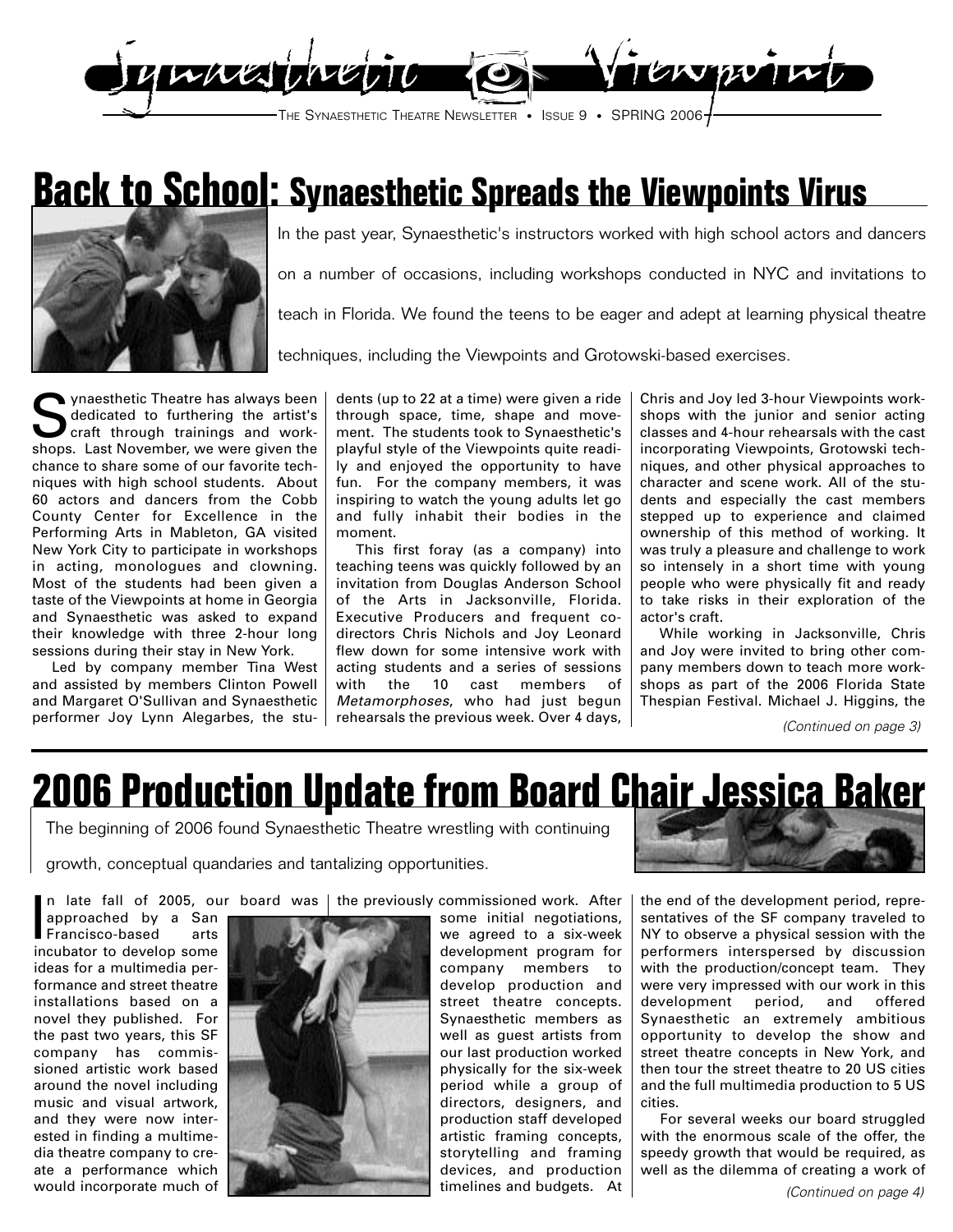# **Courage to Create**

For the second year in a row, Synaesthetic Theatre joined forces with the incomparable Jonathan Hart Makwaia to produce and participate in Music of the Voice: Song and Improvisation, a 2-day vocal workshop. The weekend of February 25th and 26th found 14 performers -- company members and performing artists from far-reaching parts of the country and Canada -- united to experience Jonathan's unique and organic style of teaching voice. Tina West recaptures the exploration.

Participants brought with them a wide<br>range of experience, from those who<br>had studied with Jonathan range of experience, from those who

had studied with Jonathan at NYU's Experimental Theatre Wing to those who had never met him, from song-writers to those just finding their voices. All had different goals for the workshop from the very specific ("I want to sound like Sarah Vaughan") to the very broad ("I want to surprise myself") and



Jonathan skillfully guided us individually toward achieving those goals.

> Beginning with vocal release techniques and partnered massages, the singers began by exploring the state of their individual voices. Using musical improvisations, participants shared their voices with others, creating landscapes of sound that ranged from pieces that could have been musical



theatre songs to spoken word to explorations of sound reminiscent of John Cage.

Jonathan gently and firmly led the performers to a love and acceptance of their own voices while nudging them out of their pre-conceived limitations and notions of what singing is. One of the participants noted that it was some of the most courageous work she had ever seen.

For additional information on future Synaesthetic workshops, please visit **www.syn-workshops.com**.

# **Back to CAC**

At the heart of Synaesthetic's activities is a community of creators who are constantly seeking ways to improve their technique and explore the self-scripting process utilized in creating original pieces of theatre. To that end, Synaesthetic holds regular invitationonly workshops for its collaborating artists with the goal of refining and expanding "how we do what we do." James Ford comments on the most recent laboratory.

**Creating Art Collaboratively** (CAC) is  $\vert$ an annual physical performance lab

for the artists who are familiar with Synaesthetic's methods and who are interested in exploring its boundaries and developing the creative vocabulary of the company's process. Over multiple sessions, a constantly shifting ensemble made up of current and past company members, actors from previous shows, and a roster of designers come together to engage in a mini-

rehearsal process. The process is similar to that of a full production, but without the looming inevitability of opening night that can discourage bolder and riskier choices. The techniques that Synaesthetic uses to create work are put to the test and new methods are explored in the hopes they can be incorporated into future shows.

This year's CAC focused on a question that often crops up during the company's creative process: Where is the line



between theatre and dance? The work of Synaesthetic is highly physical, but often

has elaborate intellectual and emotional content. This forces the ensemble to draw on the vocabularies of multiple disciplines that can at times seem in conflict with one another - utilizing dance techniques to refine a monologue or creating a movement sequence to write a two-person scene.

"Even as a physical actor, the process of translating concepts and impulses into move-

ment has always remained a bit elusive to me," said workshop attendee Alexandra Gray. "The exercises we worked on really helped illuminate how to create cohesive dance pieces that are abstract but also clearly 'about' something."

"[CAC] is absolutely essential to keeping my skills and psyche sharpened," said company member Suchan Vodoor. "It also provides collaborative opportunities that would not always be appropriate in a rehearsal process. When free from the constraints of developing product, I transform and explore my artistic process."

"CAC also lets us play with artists who may not be available for our looong, intensive rehearsal processes, but who love the collaborative process of making art," said Joy Leonard. "I had a great time working with this year's group, both planning and participating in piece-making experiments."

> CAC has become an integral part of Synaesthetic's longterm artistic development, allowing the company to stay creatively engaged in its process between productions. It is also one of the many unseen puzzlepieces that often have the biggest influence on the shows the company eventually brings to its audience.

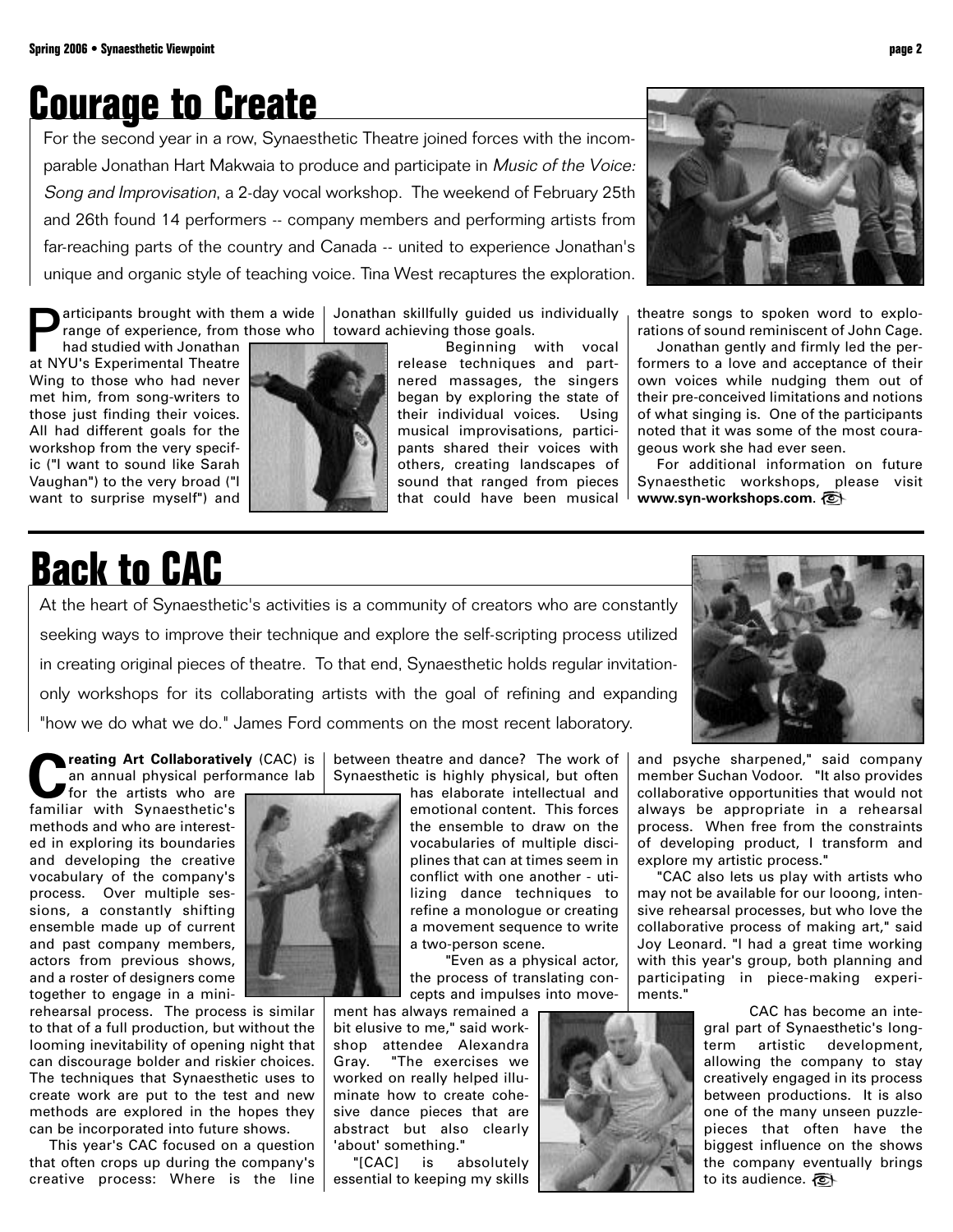# **(R)Evolution Through Movement**

In January, Synaesthetic Theatre produced a two-day workshop with Wendell Beavers, exploring the relationship between the compositional awareness of the Viewpoints and the experiential anatomy work of Body Mind Centering and Developmental movement. Several company members took this opportunity to return to and deepen their understanding of Wendell's approach to kinesthetic movement and the Viewpoints, and Suchan Vodoor describes the weekend.

• ach day began with an extensive<br>• warm up based on Developmental<br>• Movement, a technique which organwarm up based on Developmental Movement, a technique which organ-



movement using locomotive forms nature has developed through evolution. This evolution of locomotive forms roughly parallels the phases in the development of a human child, from fetus to toddler. During this warm up participants are able to expand their

movement vocabulary through an exploration of slithering, crawling, and walking.  $\vert$  After the warm-up Wendell lead the

group through a structured series of Viewpoints improvisations. The work was firmly grounded in an experiential approach to the Viewpoints, and the Developmental work helped to focus the performer's awareness on the sensation of movement. But from this groundwork Wendell also led workshop participants to explore the

presentational quality of Viewpoints- how, in many ways, the form allows a performer to work with a choreographer's cognizance of how his/her work is viewed by an audience.



This duality between physical experience and conscious choice helped to keep everyone challenged and present. At times it was a difficult balancing act, but it allowed the participants to explore one of the many paradoxes in performancehow does an artist keep it interesting for an audience yet still have an honest and uncompromised experience as a performer? There was no definitive answer, but throughout the workshop there was a sense of fulfillment in diving

headlong into the question.

For additional information on future Synaesthetic workshops, please visit **www.syn-workshops.com**.

## **Support Synaesthetic**



Want to help us continue to offer affordable workshops and original productions that are challenging and spectacular? You can!

Synaesthetic Theatre is a nonprofit organization dedicated to creat-

ing new multimedia theatre with a social conscience, and supporting artists in their

efforts to collaborate across the perceived boundaries of media and methodology. Any contribution that you choose to make, whether financial or "in-kind," will be taxdeductible. In-kind donations include goods and services such as theatrical, film or sound equipment; raffle prizes for our benefits; printing; fabric; legal assistance ... you name it, and we can probably use it.

To make a contribution of any kind, or to inquire about what we need, please don't hesitate to contact us at: (212) 696-6721.

| <b>YES, I'd like to make a contribution of: \$</b> |        |      |
|----------------------------------------------------|--------|------|
| name:                                              |        |      |
| address:                                           |        |      |
| city:                                              | state: | zip: |
| make check payable to: Synaesthetic Theatre        |        |      |
| mail to: 851 Eastern Parkway<br>Brooklyn, NY 11213 |        |      |
| online: www.synaesthetic-theatre.com/support       |        |      |

### **Back to School** continued from page 1

director of Metamorphoses at Douglas Anderson, is also the State Director for the Thespian Festival, which is now the largest state thespian festival in the US. Chris, Joy, Tina and Aubrey Hardwick flew down in April for 4 days of workshop insanity and fun in Tampa, and discovered that the Festival had brought together 7,000 students and teachers from all over the State -- taking over a convention center, a huge performing arts complex and the entire hotel where we were housed! Students who came to perform and compete also had the option to choose from hundreds of acting, movement and voice workshops over 3 days, including Synaesthetic's Viewpoints Levels 1 & 2, Advanced Viewpoints and a jam-packed Grotowski class. Several members of the Metamorphoses cast were assisting Mr. Higgins with running the festival and had spread the word about Synaesthetic's

workshops. Teachers and students coming out in droves and had to close some of the classes and turn people away. It was a great time overall, and we've been invited to return for the 2007 Festival. With this many teenaged performers getting hooked on physical theatre -- "feeling" the space and discovering their bodies and senses in new ways -- well, we're expecting the revolution to begin any day now. Bye Bye Birdie, and hello Hamletmachine!